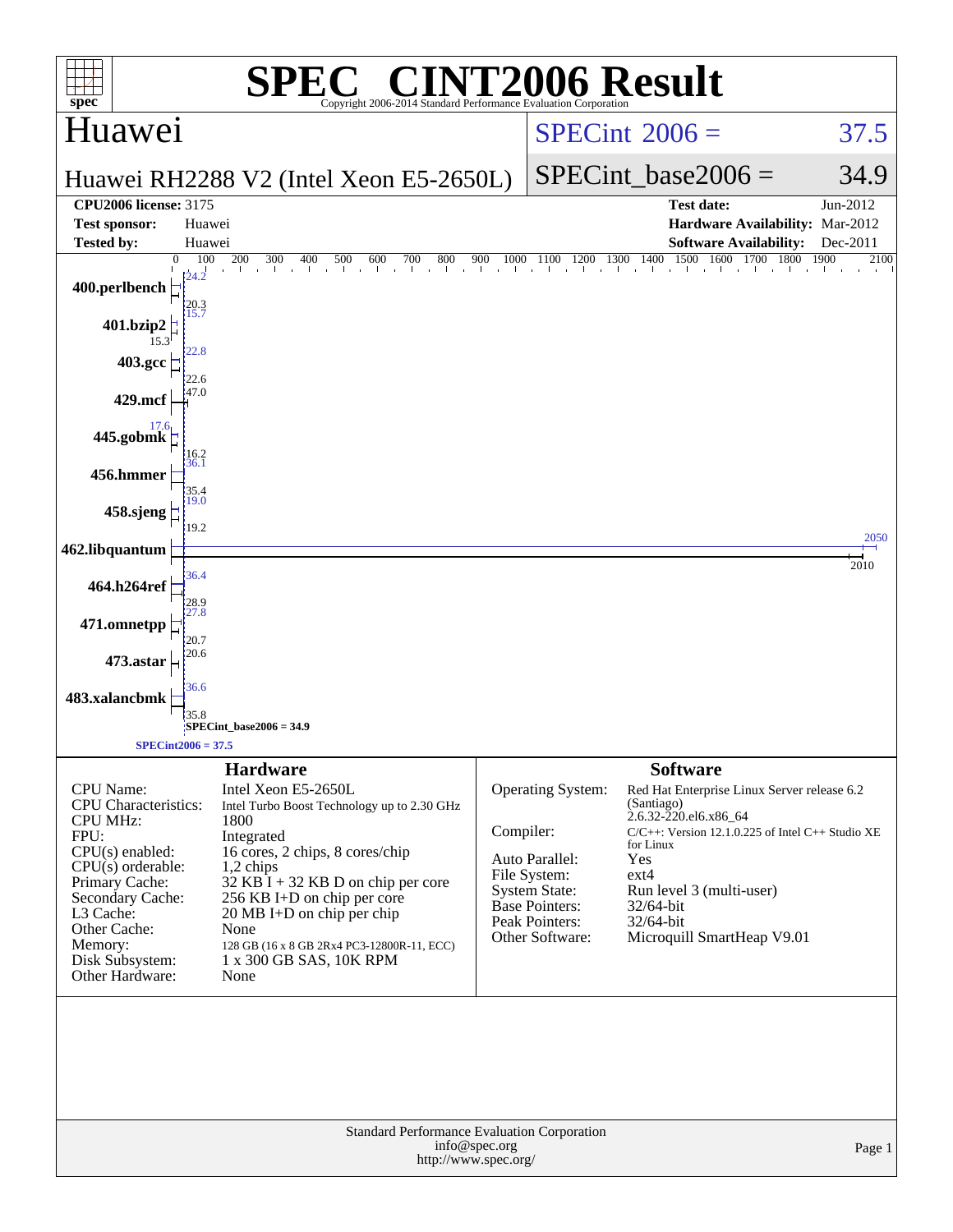

#### Huawei

## $SPECint2006 = 37.5$  $SPECint2006 = 37.5$

Huawei RH2288 V2 (Intel Xeon E5-2650L)

SPECint base2006 =  $34.9$ 

**[CPU2006 license:](http://www.spec.org/auto/cpu2006/Docs/result-fields.html#CPU2006license)** 3175 **[Test date:](http://www.spec.org/auto/cpu2006/Docs/result-fields.html#Testdate)** Jun-2012

**[Test sponsor:](http://www.spec.org/auto/cpu2006/Docs/result-fields.html#Testsponsor)** Huawei **[Hardware Availability:](http://www.spec.org/auto/cpu2006/Docs/result-fields.html#HardwareAvailability)** Mar-2012 **[Tested by:](http://www.spec.org/auto/cpu2006/Docs/result-fields.html#Testedby)** Huawei **[Software Availability:](http://www.spec.org/auto/cpu2006/Docs/result-fields.html#SoftwareAvailability)** Dec-2011

#### **[Results Table](http://www.spec.org/auto/cpu2006/Docs/result-fields.html#ResultsTable)**

| <b>Base</b>    |       |                |       |                |              | <b>Peak</b>    |              |                |              |                |              |
|----------------|-------|----------------|-------|----------------|--------------|----------------|--------------|----------------|--------------|----------------|--------------|
| <b>Seconds</b> | Ratio | <b>Seconds</b> | Ratio | <b>Seconds</b> | Ratio        | <b>Seconds</b> | <b>Ratio</b> | <b>Seconds</b> | <b>Ratio</b> | <b>Seconds</b> | <b>Ratio</b> |
| 481            | 20.3  | 480            | 20.3  | 481            | 20.3         | 404            | 24.2         | 404            | 24.2         | 404            | 24.2         |
| 630            | 15.3  | 630            | 15.3  | 630            | 15.3         | 616            | 15.7         | 616            | 15.7         | 616            | 15.7         |
| 355            | 22.7  | 357            | 22.6  | 357            | 22.6         | 352            | 22.9         | 353            | 22.8         | 356            | 22.6         |
| 194            | 47.0  | 193            | 47.2  | 196            | 46.6         | <u>194</u>     | 47.0         | 193            | 47.2         | 196            | 46.6         |
| 647            | 16.2  | 647            | 16.2  | 647            | 16.2         | 597            | 17.6         | 597            | 17.6         | 597            | 17.6         |
| 264            | 35.4  | 264            | 35.4  | 264            | 35.4         | 258            | 36.1         | 258            | 36.1         | 258            | <u>36.1</u>  |
| 628            | 19.3  | 629            | 19.2  | 629            | 19.2         | 635            | 19.0         | 635            | 19.1         | 635            | <u>19.0</u>  |
| 10.5           | 1970  | 10.3           | 2010  | 10.3           | 2010         | 10.3           | 2010         | 10.1           | 2050         | 10.1           | 2050         |
| 766            | 28.9  | 773            |       | 763            | 29.0         | 607            | 36.4         | 608            | 36.4         | 617            | 35.9         |
| 303            | 20.6  | 302            | 20.7  | 302            | 20.7         | 226            | 27.7         | 224            | 27.8         | 224            | 27.8         |
| 341            | 20.6  | 342            | 20.5  | 341            | 20.6         | 341            | 20.6         | 342            | 20.5         | 341            | 20.6         |
| 193            | 35.8  | 192            |       | 198            | 34.9         | 188            | 36.7         | 189            | 36.5         | 188            | <b>36.6</b>  |
|                |       |                |       |                | 28.6<br>35.9 |                |              |                |              |                |              |

Results appear in the [order in which they were run.](http://www.spec.org/auto/cpu2006/Docs/result-fields.html#RunOrder) Bold underlined text [indicates a median measurement.](http://www.spec.org/auto/cpu2006/Docs/result-fields.html#Median)

#### **[Operating System Notes](http://www.spec.org/auto/cpu2006/Docs/result-fields.html#OperatingSystemNotes)**

 Stack size set to unlimited using "ulimit -s unlimited" Transparent Huge Pages enabled with: echo always > /sys/kernel/mm/redhat\_transparent\_hugepage/enabled Select only test related files when installing the operating system

#### **[Platform Notes](http://www.spec.org/auto/cpu2006/Docs/result-fields.html#PlatformNotes)**

 BIOS configuration: Intel Hyper-Threading set to Disabled Set Power Efficiency Mode to Performance Sysinfo program /spec/config/sysinfo.rev6800 \$Rev: 6800 \$ \$Date:: 2011-10-11 #\$ 6f2ebdff5032aaa42e583f96b07f99d3 running on RH62-rebuild Wed Jun 13 09:18:34 2012 This section contains SUT (System Under Test) info as seen by some common utilities. To remove or add to this section, see: <http://www.spec.org/cpu2006/Docs/config.html#sysinfo> From /proc/cpuinfo model name : Intel(R) Xeon(R) CPU E5-2650L 0 @ 1.80GHz 2 "physical id"s (chips) 16 "processors" cores, siblings (Caution: counting these is hw and system dependent. The following excerpts from /proc/cpuinfo might not be reliable. Use with caution.) cpu cores : 8 siblings : 8 Continued on next page

> Standard Performance Evaluation Corporation [info@spec.org](mailto:info@spec.org) <http://www.spec.org/>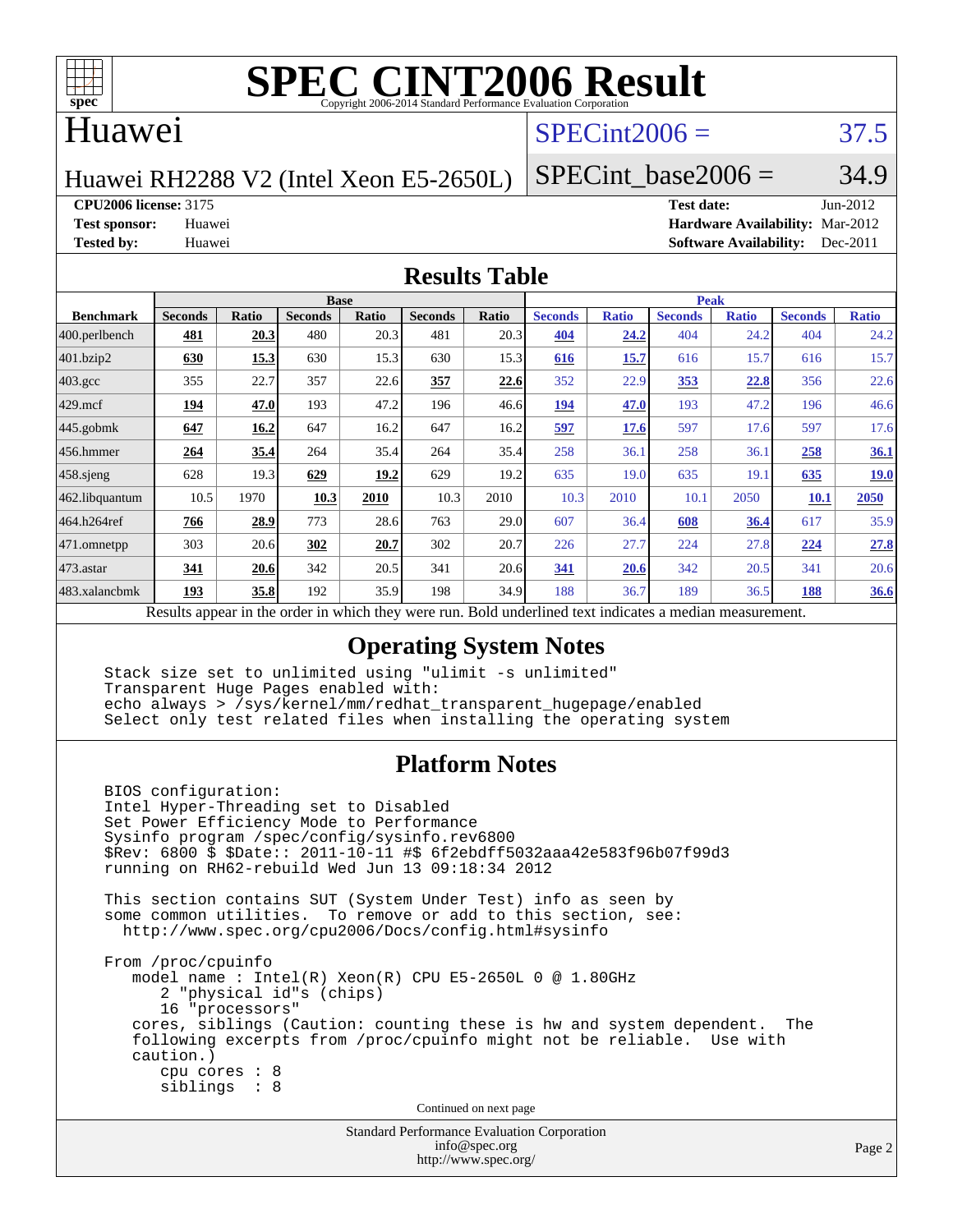

## Huawei

 $SPECint2006 = 37.5$  $SPECint2006 = 37.5$ 

Huawei RH2288 V2 (Intel Xeon E5-2650L)

SPECint base2006 =  $34.9$ 

| <b>Test sponsor:</b> | Huawei |
|----------------------|--------|
| <b>Tested by:</b>    | Huawei |

**[CPU2006 license:](http://www.spec.org/auto/cpu2006/Docs/result-fields.html#CPU2006license)** 3175 **[Test date:](http://www.spec.org/auto/cpu2006/Docs/result-fields.html#Testdate)** Jun-2012 **[Hardware Availability:](http://www.spec.org/auto/cpu2006/Docs/result-fields.html#HardwareAvailability)** Mar-2012 **[Software Availability:](http://www.spec.org/auto/cpu2006/Docs/result-fields.html#SoftwareAvailability)** Dec-2011

#### **[Platform Notes \(Continued\)](http://www.spec.org/auto/cpu2006/Docs/result-fields.html#PlatformNotes)**

 physical 0: cores 0 1 2 3 4 5 6 7 physical 1: cores 0 1 2 3 4 5 6 7 cache size : 20480 KB

From /proc/meminfo<br>MemTotal: 132124032 kB HugePages\_Total: 0<br>Hugepagesize: 2048 kB Hugepagesize:

 From /etc/\*release\* /etc/\*version\* redhat-release: Red Hat Enterprise Linux Server release 6.2 (Santiago) system-release: Red Hat Enterprise Linux Server release 6.2 (Santiago) system-release-cpe: cpe:/o:redhat:enterprise\_linux:6server:ga:server

 uname -a: Linux RH62-rebuild 2.6.32-220.el6.x86\_64 #1 SMP Wed Nov 9 08:03:13 EST 2011 x86\_64 x86\_64 x86\_64 GNU/Linux

run-level 3 Jun 13 09:17

 SPEC is set to: /spec Filesystem Type Size Used Avail Use% Mounted on<br>
/dev/sda1 ext4 289G 77G 198G 28% / 77G 198G 28% /

Additional information from dmidecode:

(End of data from sysinfo program)

#### **[General Notes](http://www.spec.org/auto/cpu2006/Docs/result-fields.html#GeneralNotes)**

Environment variables set by runspec before the start of the run: KMP\_AFFINITY = "granularity=fine,compact,0,1" LD\_LIBRARY\_PATH = "/spec/libs/32:/spec/libs/64" OMP\_NUM\_THREADS = "16"

 Binaries compiled on a system with 1x Core i7-860 CPU + 8GB memory using RHEL6.1

### **[Base Compiler Invocation](http://www.spec.org/auto/cpu2006/Docs/result-fields.html#BaseCompilerInvocation)**

[C benchmarks](http://www.spec.org/auto/cpu2006/Docs/result-fields.html#Cbenchmarks): icc  $-m64$ 

[C++ benchmarks:](http://www.spec.org/auto/cpu2006/Docs/result-fields.html#CXXbenchmarks) [icpc -m64](http://www.spec.org/cpu2006/results/res2012q3/cpu2006-20120628-23252.flags.html#user_CXXbase_intel_icpc_64bit_fc66a5337ce925472a5c54ad6a0de310)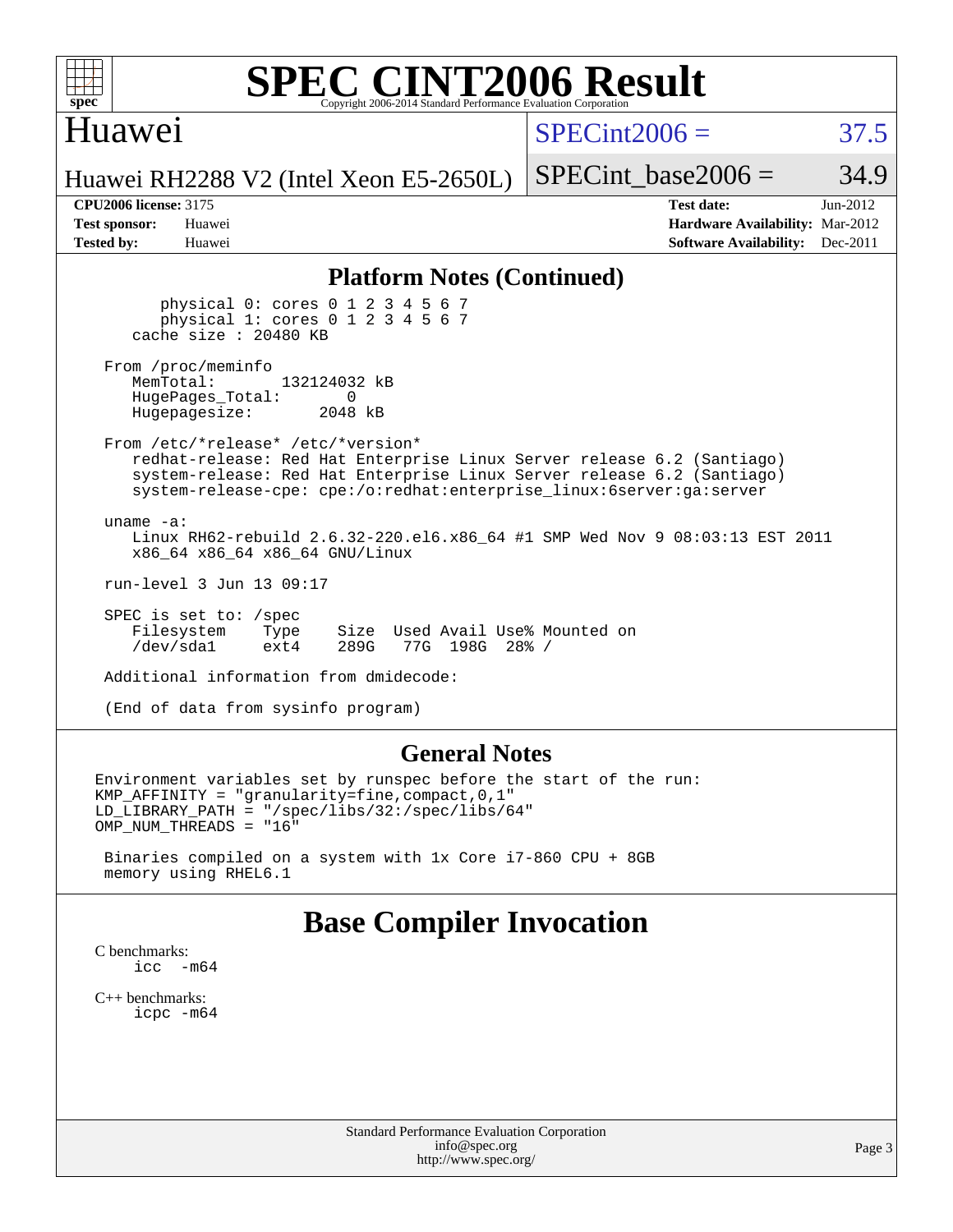

#### Huawei

 $SPECint2006 = 37.5$  $SPECint2006 = 37.5$ 

Huawei RH2288 V2 (Intel Xeon E5-2650L)

SPECint base2006 =  $34.9$ 

**[CPU2006 license:](http://www.spec.org/auto/cpu2006/Docs/result-fields.html#CPU2006license)** 3175 **[Test date:](http://www.spec.org/auto/cpu2006/Docs/result-fields.html#Testdate)** Jun-2012 **[Test sponsor:](http://www.spec.org/auto/cpu2006/Docs/result-fields.html#Testsponsor)** Huawei **[Hardware Availability:](http://www.spec.org/auto/cpu2006/Docs/result-fields.html#HardwareAvailability)** Mar-2012 **[Tested by:](http://www.spec.org/auto/cpu2006/Docs/result-fields.html#Testedby)** Huawei **[Software Availability:](http://www.spec.org/auto/cpu2006/Docs/result-fields.html#SoftwareAvailability)** Dec-2011

## **[Base Portability Flags](http://www.spec.org/auto/cpu2006/Docs/result-fields.html#BasePortabilityFlags)**

 400.perlbench: [-DSPEC\\_CPU\\_LP64](http://www.spec.org/cpu2006/results/res2012q3/cpu2006-20120628-23252.flags.html#b400.perlbench_basePORTABILITY_DSPEC_CPU_LP64) [-DSPEC\\_CPU\\_LINUX\\_X64](http://www.spec.org/cpu2006/results/res2012q3/cpu2006-20120628-23252.flags.html#b400.perlbench_baseCPORTABILITY_DSPEC_CPU_LINUX_X64) 401.bzip2: [-DSPEC\\_CPU\\_LP64](http://www.spec.org/cpu2006/results/res2012q3/cpu2006-20120628-23252.flags.html#suite_basePORTABILITY401_bzip2_DSPEC_CPU_LP64) 403.gcc: [-DSPEC\\_CPU\\_LP64](http://www.spec.org/cpu2006/results/res2012q3/cpu2006-20120628-23252.flags.html#suite_basePORTABILITY403_gcc_DSPEC_CPU_LP64) 429.mcf: [-DSPEC\\_CPU\\_LP64](http://www.spec.org/cpu2006/results/res2012q3/cpu2006-20120628-23252.flags.html#suite_basePORTABILITY429_mcf_DSPEC_CPU_LP64) 445.gobmk: [-DSPEC\\_CPU\\_LP64](http://www.spec.org/cpu2006/results/res2012q3/cpu2006-20120628-23252.flags.html#suite_basePORTABILITY445_gobmk_DSPEC_CPU_LP64) 456.hmmer: [-DSPEC\\_CPU\\_LP64](http://www.spec.org/cpu2006/results/res2012q3/cpu2006-20120628-23252.flags.html#suite_basePORTABILITY456_hmmer_DSPEC_CPU_LP64) 458.sjeng: [-DSPEC\\_CPU\\_LP64](http://www.spec.org/cpu2006/results/res2012q3/cpu2006-20120628-23252.flags.html#suite_basePORTABILITY458_sjeng_DSPEC_CPU_LP64) 462.libquantum: [-DSPEC\\_CPU\\_LP64](http://www.spec.org/cpu2006/results/res2012q3/cpu2006-20120628-23252.flags.html#suite_basePORTABILITY462_libquantum_DSPEC_CPU_LP64) [-DSPEC\\_CPU\\_LINUX](http://www.spec.org/cpu2006/results/res2012q3/cpu2006-20120628-23252.flags.html#b462.libquantum_baseCPORTABILITY_DSPEC_CPU_LINUX) 464.h264ref: [-DSPEC\\_CPU\\_LP64](http://www.spec.org/cpu2006/results/res2012q3/cpu2006-20120628-23252.flags.html#suite_basePORTABILITY464_h264ref_DSPEC_CPU_LP64) 471.omnetpp: [-DSPEC\\_CPU\\_LP64](http://www.spec.org/cpu2006/results/res2012q3/cpu2006-20120628-23252.flags.html#suite_basePORTABILITY471_omnetpp_DSPEC_CPU_LP64) 473.astar: [-DSPEC\\_CPU\\_LP64](http://www.spec.org/cpu2006/results/res2012q3/cpu2006-20120628-23252.flags.html#suite_basePORTABILITY473_astar_DSPEC_CPU_LP64) 483.xalancbmk: [-DSPEC\\_CPU\\_LP64](http://www.spec.org/cpu2006/results/res2012q3/cpu2006-20120628-23252.flags.html#suite_basePORTABILITY483_xalancbmk_DSPEC_CPU_LP64) [-DSPEC\\_CPU\\_LINUX](http://www.spec.org/cpu2006/results/res2012q3/cpu2006-20120628-23252.flags.html#b483.xalancbmk_baseCXXPORTABILITY_DSPEC_CPU_LINUX)

### **[Base Optimization Flags](http://www.spec.org/auto/cpu2006/Docs/result-fields.html#BaseOptimizationFlags)**

[C benchmarks](http://www.spec.org/auto/cpu2006/Docs/result-fields.html#Cbenchmarks):

[-xSSE4.2](http://www.spec.org/cpu2006/results/res2012q3/cpu2006-20120628-23252.flags.html#user_CCbase_f-xSSE42_f91528193cf0b216347adb8b939d4107) [-ipo](http://www.spec.org/cpu2006/results/res2012q3/cpu2006-20120628-23252.flags.html#user_CCbase_f-ipo) [-O3](http://www.spec.org/cpu2006/results/res2012q3/cpu2006-20120628-23252.flags.html#user_CCbase_f-O3) [-no-prec-div](http://www.spec.org/cpu2006/results/res2012q3/cpu2006-20120628-23252.flags.html#user_CCbase_f-no-prec-div) [-parallel](http://www.spec.org/cpu2006/results/res2012q3/cpu2006-20120628-23252.flags.html#user_CCbase_f-parallel) [-opt-prefetch](http://www.spec.org/cpu2006/results/res2012q3/cpu2006-20120628-23252.flags.html#user_CCbase_f-opt-prefetch) [-auto-p32](http://www.spec.org/cpu2006/results/res2012q3/cpu2006-20120628-23252.flags.html#user_CCbase_f-auto-p32)

[C++ benchmarks:](http://www.spec.org/auto/cpu2006/Docs/result-fields.html#CXXbenchmarks)

[-xSSE4.2](http://www.spec.org/cpu2006/results/res2012q3/cpu2006-20120628-23252.flags.html#user_CXXbase_f-xSSE42_f91528193cf0b216347adb8b939d4107) [-ipo](http://www.spec.org/cpu2006/results/res2012q3/cpu2006-20120628-23252.flags.html#user_CXXbase_f-ipo) [-O3](http://www.spec.org/cpu2006/results/res2012q3/cpu2006-20120628-23252.flags.html#user_CXXbase_f-O3) [-no-prec-div](http://www.spec.org/cpu2006/results/res2012q3/cpu2006-20120628-23252.flags.html#user_CXXbase_f-no-prec-div) [-opt-prefetch](http://www.spec.org/cpu2006/results/res2012q3/cpu2006-20120628-23252.flags.html#user_CXXbase_f-opt-prefetch) [-auto-p32](http://www.spec.org/cpu2006/results/res2012q3/cpu2006-20120628-23252.flags.html#user_CXXbase_f-auto-p32) [-Wl,-z,muldefs](http://www.spec.org/cpu2006/results/res2012q3/cpu2006-20120628-23252.flags.html#user_CXXbase_link_force_multiple1_74079c344b956b9658436fd1b6dd3a8a) [-L/smartheap -lsmartheap64](http://www.spec.org/cpu2006/results/res2012q3/cpu2006-20120628-23252.flags.html#user_CXXbase_SmartHeap64_5e654037dadeae1fe403ab4b4466e60b)

#### **[Base Other Flags](http://www.spec.org/auto/cpu2006/Docs/result-fields.html#BaseOtherFlags)**

[C benchmarks](http://www.spec.org/auto/cpu2006/Docs/result-fields.html#Cbenchmarks):

403.gcc: [-Dalloca=\\_alloca](http://www.spec.org/cpu2006/results/res2012q3/cpu2006-20120628-23252.flags.html#b403.gcc_baseEXTRA_CFLAGS_Dalloca_be3056838c12de2578596ca5467af7f3)

# **[Peak Compiler Invocation](http://www.spec.org/auto/cpu2006/Docs/result-fields.html#PeakCompilerInvocation)**

[C benchmarks \(except as noted below\)](http://www.spec.org/auto/cpu2006/Docs/result-fields.html#Cbenchmarksexceptasnotedbelow):

icc  $-m64$ 

400.perlbench: [icc -m32](http://www.spec.org/cpu2006/results/res2012q3/cpu2006-20120628-23252.flags.html#user_peakCCLD400_perlbench_intel_icc_a6a621f8d50482236b970c6ac5f55f93)

445.gobmk: [icc -m32](http://www.spec.org/cpu2006/results/res2012q3/cpu2006-20120628-23252.flags.html#user_peakCCLD445_gobmk_intel_icc_a6a621f8d50482236b970c6ac5f55f93)

464.h264ref: [icc -m32](http://www.spec.org/cpu2006/results/res2012q3/cpu2006-20120628-23252.flags.html#user_peakCCLD464_h264ref_intel_icc_a6a621f8d50482236b970c6ac5f55f93)

[C++ benchmarks \(except as noted below\):](http://www.spec.org/auto/cpu2006/Docs/result-fields.html#CXXbenchmarksexceptasnotedbelow) [icpc -m32](http://www.spec.org/cpu2006/results/res2012q3/cpu2006-20120628-23252.flags.html#user_CXXpeak_intel_icpc_4e5a5ef1a53fd332b3c49e69c3330699)

473.astar: [icpc -m64](http://www.spec.org/cpu2006/results/res2012q3/cpu2006-20120628-23252.flags.html#user_peakCXXLD473_astar_intel_icpc_64bit_fc66a5337ce925472a5c54ad6a0de310)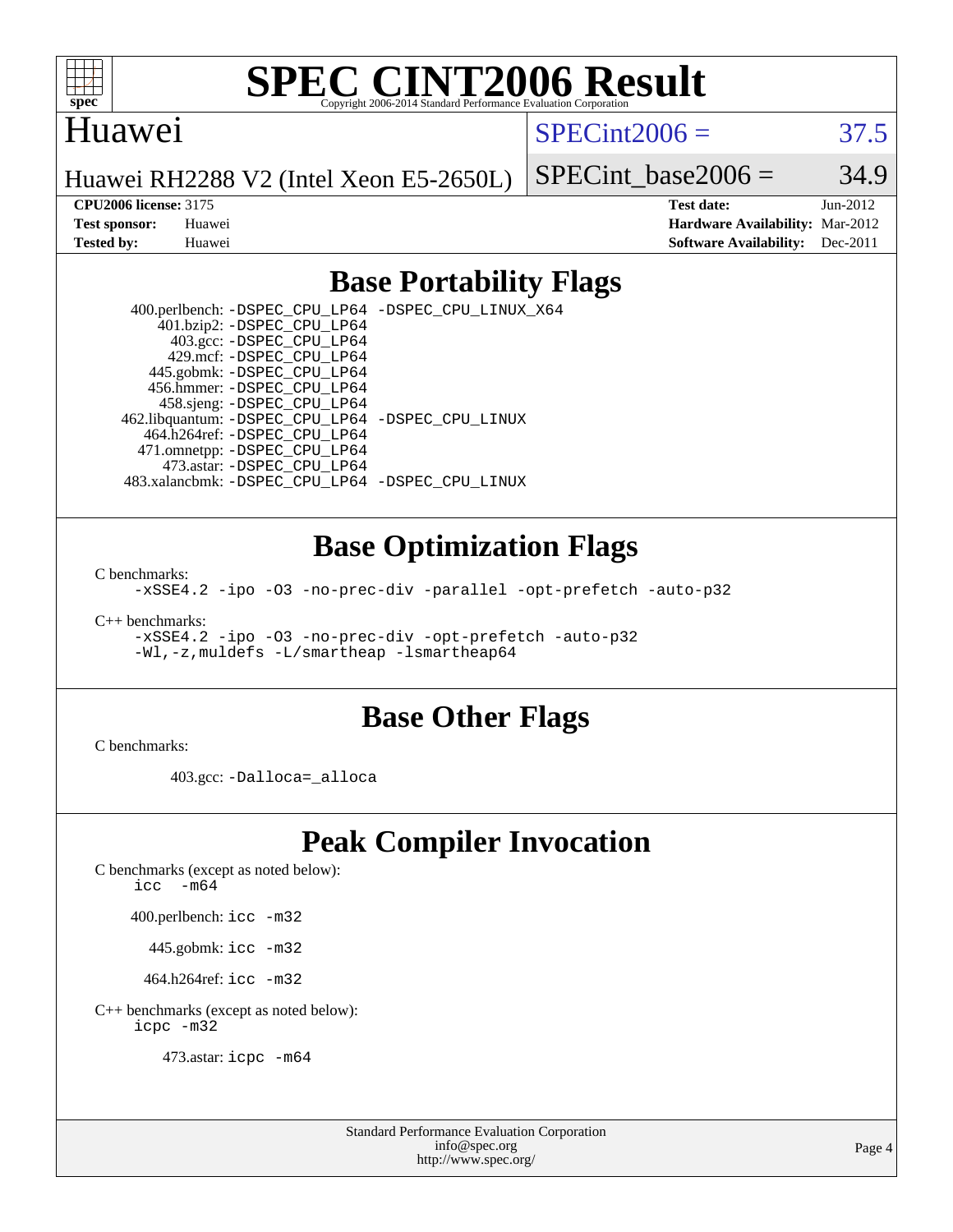

#### **[SPEC CINT2006 Result](http://www.spec.org/auto/cpu2006/Docs/result-fields.html#SPECCINT2006Result)** Copyright 2006-2014 Standard Performance Evaluation C

## Huawei

 $SPECint2006 = 37.5$  $SPECint2006 = 37.5$ 

Huawei RH2288 V2 (Intel Xeon E5-2650L)

SPECint base2006 =  $34.9$ 

**[CPU2006 license:](http://www.spec.org/auto/cpu2006/Docs/result-fields.html#CPU2006license)** 3175 **[Test date:](http://www.spec.org/auto/cpu2006/Docs/result-fields.html#Testdate)** Jun-2012 **[Test sponsor:](http://www.spec.org/auto/cpu2006/Docs/result-fields.html#Testsponsor)** Huawei **[Hardware Availability:](http://www.spec.org/auto/cpu2006/Docs/result-fields.html#HardwareAvailability)** Mar-2012 **[Tested by:](http://www.spec.org/auto/cpu2006/Docs/result-fields.html#Testedby)** Huawei **[Software Availability:](http://www.spec.org/auto/cpu2006/Docs/result-fields.html#SoftwareAvailability)** Dec-2011

## **[Peak Portability Flags](http://www.spec.org/auto/cpu2006/Docs/result-fields.html#PeakPortabilityFlags)**

 400.perlbench: [-DSPEC\\_CPU\\_LINUX\\_IA32](http://www.spec.org/cpu2006/results/res2012q3/cpu2006-20120628-23252.flags.html#b400.perlbench_peakCPORTABILITY_DSPEC_CPU_LINUX_IA32) 401.bzip2: [-DSPEC\\_CPU\\_LP64](http://www.spec.org/cpu2006/results/res2012q3/cpu2006-20120628-23252.flags.html#suite_peakPORTABILITY401_bzip2_DSPEC_CPU_LP64) 403.gcc: [-DSPEC\\_CPU\\_LP64](http://www.spec.org/cpu2006/results/res2012q3/cpu2006-20120628-23252.flags.html#suite_peakPORTABILITY403_gcc_DSPEC_CPU_LP64) 429.mcf: [-DSPEC\\_CPU\\_LP64](http://www.spec.org/cpu2006/results/res2012q3/cpu2006-20120628-23252.flags.html#suite_peakPORTABILITY429_mcf_DSPEC_CPU_LP64) 456.hmmer: [-DSPEC\\_CPU\\_LP64](http://www.spec.org/cpu2006/results/res2012q3/cpu2006-20120628-23252.flags.html#suite_peakPORTABILITY456_hmmer_DSPEC_CPU_LP64) 458.sjeng: [-DSPEC\\_CPU\\_LP64](http://www.spec.org/cpu2006/results/res2012q3/cpu2006-20120628-23252.flags.html#suite_peakPORTABILITY458_sjeng_DSPEC_CPU_LP64) 462.libquantum: [-DSPEC\\_CPU\\_LP64](http://www.spec.org/cpu2006/results/res2012q3/cpu2006-20120628-23252.flags.html#suite_peakPORTABILITY462_libquantum_DSPEC_CPU_LP64) [-DSPEC\\_CPU\\_LINUX](http://www.spec.org/cpu2006/results/res2012q3/cpu2006-20120628-23252.flags.html#b462.libquantum_peakCPORTABILITY_DSPEC_CPU_LINUX) 473.astar: [-DSPEC\\_CPU\\_LP64](http://www.spec.org/cpu2006/results/res2012q3/cpu2006-20120628-23252.flags.html#suite_peakPORTABILITY473_astar_DSPEC_CPU_LP64) 483.xalancbmk: [-DSPEC\\_CPU\\_LINUX](http://www.spec.org/cpu2006/results/res2012q3/cpu2006-20120628-23252.flags.html#b483.xalancbmk_peakCXXPORTABILITY_DSPEC_CPU_LINUX)

## **[Peak Optimization Flags](http://www.spec.org/auto/cpu2006/Docs/result-fields.html#PeakOptimizationFlags)**

[C benchmarks](http://www.spec.org/auto/cpu2006/Docs/result-fields.html#Cbenchmarks):

Standard Performance Evaluation Corporation [info@spec.org](mailto:info@spec.org) 400.perlbench: [-xSSE4.2](http://www.spec.org/cpu2006/results/res2012q3/cpu2006-20120628-23252.flags.html#user_peakPASS2_CFLAGSPASS2_LDCFLAGS400_perlbench_f-xSSE42_f91528193cf0b216347adb8b939d4107)(pass 2) [-prof-gen](http://www.spec.org/cpu2006/results/res2012q3/cpu2006-20120628-23252.flags.html#user_peakPASS1_CFLAGSPASS1_LDCFLAGS400_perlbench_prof_gen_e43856698f6ca7b7e442dfd80e94a8fc)(pass 1) [-ipo](http://www.spec.org/cpu2006/results/res2012q3/cpu2006-20120628-23252.flags.html#user_peakPASS2_CFLAGSPASS2_LDCFLAGS400_perlbench_f-ipo)(pass 2) [-O3](http://www.spec.org/cpu2006/results/res2012q3/cpu2006-20120628-23252.flags.html#user_peakPASS2_CFLAGSPASS2_LDCFLAGS400_perlbench_f-O3)(pass 2) [-no-prec-div](http://www.spec.org/cpu2006/results/res2012q3/cpu2006-20120628-23252.flags.html#user_peakPASS2_CFLAGSPASS2_LDCFLAGS400_perlbench_f-no-prec-div)(pass 2) [-prof-use](http://www.spec.org/cpu2006/results/res2012q3/cpu2006-20120628-23252.flags.html#user_peakPASS2_CFLAGSPASS2_LDCFLAGS400_perlbench_prof_use_bccf7792157ff70d64e32fe3e1250b55)(pass 2) [-opt-prefetch](http://www.spec.org/cpu2006/results/res2012q3/cpu2006-20120628-23252.flags.html#user_peakCOPTIMIZE400_perlbench_f-opt-prefetch) [-ansi-alias](http://www.spec.org/cpu2006/results/res2012q3/cpu2006-20120628-23252.flags.html#user_peakCOPTIMIZE400_perlbench_f-ansi-alias) 401.bzip2: [-xSSE4.2](http://www.spec.org/cpu2006/results/res2012q3/cpu2006-20120628-23252.flags.html#user_peakPASS2_CFLAGSPASS2_LDCFLAGS401_bzip2_f-xSSE42_f91528193cf0b216347adb8b939d4107)(pass 2) [-prof-gen](http://www.spec.org/cpu2006/results/res2012q3/cpu2006-20120628-23252.flags.html#user_peakPASS1_CFLAGSPASS1_LDCFLAGS401_bzip2_prof_gen_e43856698f6ca7b7e442dfd80e94a8fc)(pass 1) [-ipo](http://www.spec.org/cpu2006/results/res2012q3/cpu2006-20120628-23252.flags.html#user_peakPASS2_CFLAGSPASS2_LDCFLAGS401_bzip2_f-ipo)(pass 2) [-O3](http://www.spec.org/cpu2006/results/res2012q3/cpu2006-20120628-23252.flags.html#user_peakPASS2_CFLAGSPASS2_LDCFLAGS401_bzip2_f-O3)(pass 2) [-no-prec-div](http://www.spec.org/cpu2006/results/res2012q3/cpu2006-20120628-23252.flags.html#user_peakCOPTIMIZEPASS2_CFLAGSPASS2_LDCFLAGS401_bzip2_f-no-prec-div) [-prof-use](http://www.spec.org/cpu2006/results/res2012q3/cpu2006-20120628-23252.flags.html#user_peakPASS2_CFLAGSPASS2_LDCFLAGS401_bzip2_prof_use_bccf7792157ff70d64e32fe3e1250b55)(pass 2) [-auto-ilp32](http://www.spec.org/cpu2006/results/res2012q3/cpu2006-20120628-23252.flags.html#user_peakCOPTIMIZE401_bzip2_f-auto-ilp32) [-opt-prefetch](http://www.spec.org/cpu2006/results/res2012q3/cpu2006-20120628-23252.flags.html#user_peakCOPTIMIZE401_bzip2_f-opt-prefetch) [-ansi-alias](http://www.spec.org/cpu2006/results/res2012q3/cpu2006-20120628-23252.flags.html#user_peakCOPTIMIZE401_bzip2_f-ansi-alias) 403.gcc: [-xAVX](http://www.spec.org/cpu2006/results/res2012q3/cpu2006-20120628-23252.flags.html#user_peakCOPTIMIZE403_gcc_f-xAVX) [-ipo](http://www.spec.org/cpu2006/results/res2012q3/cpu2006-20120628-23252.flags.html#user_peakCOPTIMIZE403_gcc_f-ipo) [-O3](http://www.spec.org/cpu2006/results/res2012q3/cpu2006-20120628-23252.flags.html#user_peakCOPTIMIZE403_gcc_f-O3) [-no-prec-div](http://www.spec.org/cpu2006/results/res2012q3/cpu2006-20120628-23252.flags.html#user_peakCOPTIMIZE403_gcc_f-no-prec-div) [-inline-calloc](http://www.spec.org/cpu2006/results/res2012q3/cpu2006-20120628-23252.flags.html#user_peakCOPTIMIZE403_gcc_f-inline-calloc) [-opt-malloc-options=3](http://www.spec.org/cpu2006/results/res2012q3/cpu2006-20120628-23252.flags.html#user_peakCOPTIMIZE403_gcc_f-opt-malloc-options_13ab9b803cf986b4ee62f0a5998c2238) [-auto-ilp32](http://www.spec.org/cpu2006/results/res2012q3/cpu2006-20120628-23252.flags.html#user_peakCOPTIMIZE403_gcc_f-auto-ilp32)  $429$ .mcf: basepeak = yes 445.gobmk: [-xSSE4.2](http://www.spec.org/cpu2006/results/res2012q3/cpu2006-20120628-23252.flags.html#user_peakPASS2_CFLAGSPASS2_LDCFLAGS445_gobmk_f-xSSE42_f91528193cf0b216347adb8b939d4107)(pass 2) [-prof-gen](http://www.spec.org/cpu2006/results/res2012q3/cpu2006-20120628-23252.flags.html#user_peakPASS1_CFLAGSPASS1_LDCFLAGS445_gobmk_prof_gen_e43856698f6ca7b7e442dfd80e94a8fc)(pass 1) [-prof-use](http://www.spec.org/cpu2006/results/res2012q3/cpu2006-20120628-23252.flags.html#user_peakPASS2_CFLAGSPASS2_LDCFLAGS445_gobmk_prof_use_bccf7792157ff70d64e32fe3e1250b55)(pass 2) [-ansi-alias](http://www.spec.org/cpu2006/results/res2012q3/cpu2006-20120628-23252.flags.html#user_peakCOPTIMIZE445_gobmk_f-ansi-alias) 456.hmmer: [-xSSE4.2](http://www.spec.org/cpu2006/results/res2012q3/cpu2006-20120628-23252.flags.html#user_peakCOPTIMIZE456_hmmer_f-xSSE42_f91528193cf0b216347adb8b939d4107) [-ipo](http://www.spec.org/cpu2006/results/res2012q3/cpu2006-20120628-23252.flags.html#user_peakCOPTIMIZE456_hmmer_f-ipo) [-O3](http://www.spec.org/cpu2006/results/res2012q3/cpu2006-20120628-23252.flags.html#user_peakCOPTIMIZE456_hmmer_f-O3) [-no-prec-div](http://www.spec.org/cpu2006/results/res2012q3/cpu2006-20120628-23252.flags.html#user_peakCOPTIMIZE456_hmmer_f-no-prec-div) [-unroll2](http://www.spec.org/cpu2006/results/res2012q3/cpu2006-20120628-23252.flags.html#user_peakCOPTIMIZE456_hmmer_f-unroll_784dae83bebfb236979b41d2422d7ec2) [-auto-ilp32](http://www.spec.org/cpu2006/results/res2012q3/cpu2006-20120628-23252.flags.html#user_peakCOPTIMIZE456_hmmer_f-auto-ilp32) [-ansi-alias](http://www.spec.org/cpu2006/results/res2012q3/cpu2006-20120628-23252.flags.html#user_peakCOPTIMIZE456_hmmer_f-ansi-alias) 458.sjeng: [-xSSE4.2](http://www.spec.org/cpu2006/results/res2012q3/cpu2006-20120628-23252.flags.html#user_peakPASS2_CFLAGSPASS2_LDCFLAGS458_sjeng_f-xSSE42_f91528193cf0b216347adb8b939d4107)(pass 2) [-prof-gen](http://www.spec.org/cpu2006/results/res2012q3/cpu2006-20120628-23252.flags.html#user_peakPASS1_CFLAGSPASS1_LDCFLAGS458_sjeng_prof_gen_e43856698f6ca7b7e442dfd80e94a8fc)(pass 1) [-ipo](http://www.spec.org/cpu2006/results/res2012q3/cpu2006-20120628-23252.flags.html#user_peakPASS2_CFLAGSPASS2_LDCFLAGS458_sjeng_f-ipo)(pass 2) [-O3](http://www.spec.org/cpu2006/results/res2012q3/cpu2006-20120628-23252.flags.html#user_peakPASS2_CFLAGSPASS2_LDCFLAGS458_sjeng_f-O3)(pass 2) [-no-prec-div](http://www.spec.org/cpu2006/results/res2012q3/cpu2006-20120628-23252.flags.html#user_peakPASS2_CFLAGSPASS2_LDCFLAGS458_sjeng_f-no-prec-div)(pass 2) [-prof-use](http://www.spec.org/cpu2006/results/res2012q3/cpu2006-20120628-23252.flags.html#user_peakPASS2_CFLAGSPASS2_LDCFLAGS458_sjeng_prof_use_bccf7792157ff70d64e32fe3e1250b55)(pass 2) [-unroll4](http://www.spec.org/cpu2006/results/res2012q3/cpu2006-20120628-23252.flags.html#user_peakCOPTIMIZE458_sjeng_f-unroll_4e5e4ed65b7fd20bdcd365bec371b81f) 462.libquantum: [-xAVX](http://www.spec.org/cpu2006/results/res2012q3/cpu2006-20120628-23252.flags.html#user_peakCOPTIMIZE462_libquantum_f-xAVX) [-ipo](http://www.spec.org/cpu2006/results/res2012q3/cpu2006-20120628-23252.flags.html#user_peakCOPTIMIZE462_libquantum_f-ipo) [-O3](http://www.spec.org/cpu2006/results/res2012q3/cpu2006-20120628-23252.flags.html#user_peakCOPTIMIZE462_libquantum_f-O3) [-no-prec-div](http://www.spec.org/cpu2006/results/res2012q3/cpu2006-20120628-23252.flags.html#user_peakCOPTIMIZE462_libquantum_f-no-prec-div) [-parallel](http://www.spec.org/cpu2006/results/res2012q3/cpu2006-20120628-23252.flags.html#user_peakCOPTIMIZE462_libquantum_f-parallel) [-opt-prefetch](http://www.spec.org/cpu2006/results/res2012q3/cpu2006-20120628-23252.flags.html#user_peakCOPTIMIZE462_libquantum_f-opt-prefetch) [-auto-p32](http://www.spec.org/cpu2006/results/res2012q3/cpu2006-20120628-23252.flags.html#user_peakCOPTIMIZE462_libquantum_f-auto-p32)  $464.h264$ ref:  $-xSSE4$ .  $2(pass 2)$  [-prof-gen](http://www.spec.org/cpu2006/results/res2012q3/cpu2006-20120628-23252.flags.html#user_peakPASS1_CFLAGSPASS1_LDCFLAGS464_h264ref_prof_gen_e43856698f6ca7b7e442dfd80e94a8fc)(pass 1) [-ipo](http://www.spec.org/cpu2006/results/res2012q3/cpu2006-20120628-23252.flags.html#user_peakPASS2_CFLAGSPASS2_LDCFLAGS464_h264ref_f-ipo)(pass 2) [-O3](http://www.spec.org/cpu2006/results/res2012q3/cpu2006-20120628-23252.flags.html#user_peakPASS2_CFLAGSPASS2_LDCFLAGS464_h264ref_f-O3)(pass 2) [-no-prec-div](http://www.spec.org/cpu2006/results/res2012q3/cpu2006-20120628-23252.flags.html#user_peakPASS2_CFLAGSPASS2_LDCFLAGS464_h264ref_f-no-prec-div)(pass 2) [-prof-use](http://www.spec.org/cpu2006/results/res2012q3/cpu2006-20120628-23252.flags.html#user_peakPASS2_CFLAGSPASS2_LDCFLAGS464_h264ref_prof_use_bccf7792157ff70d64e32fe3e1250b55)(pass 2) [-unroll2](http://www.spec.org/cpu2006/results/res2012q3/cpu2006-20120628-23252.flags.html#user_peakCOPTIMIZE464_h264ref_f-unroll_784dae83bebfb236979b41d2422d7ec2) [-ansi-alias](http://www.spec.org/cpu2006/results/res2012q3/cpu2006-20120628-23252.flags.html#user_peakCOPTIMIZE464_h264ref_f-ansi-alias) [C++ benchmarks:](http://www.spec.org/auto/cpu2006/Docs/result-fields.html#CXXbenchmarks) 471.omnetpp: [-xSSE4.2](http://www.spec.org/cpu2006/results/res2012q3/cpu2006-20120628-23252.flags.html#user_peakPASS2_CXXFLAGSPASS2_LDCXXFLAGS471_omnetpp_f-xSSE42_f91528193cf0b216347adb8b939d4107)(pass 2) [-prof-gen](http://www.spec.org/cpu2006/results/res2012q3/cpu2006-20120628-23252.flags.html#user_peakPASS1_CXXFLAGSPASS1_LDCXXFLAGS471_omnetpp_prof_gen_e43856698f6ca7b7e442dfd80e94a8fc)(pass 1) [-ipo](http://www.spec.org/cpu2006/results/res2012q3/cpu2006-20120628-23252.flags.html#user_peakPASS2_CXXFLAGSPASS2_LDCXXFLAGS471_omnetpp_f-ipo)(pass 2) [-O3](http://www.spec.org/cpu2006/results/res2012q3/cpu2006-20120628-23252.flags.html#user_peakPASS2_CXXFLAGSPASS2_LDCXXFLAGS471_omnetpp_f-O3)(pass 2) [-no-prec-div](http://www.spec.org/cpu2006/results/res2012q3/cpu2006-20120628-23252.flags.html#user_peakPASS2_CXXFLAGSPASS2_LDCXXFLAGS471_omnetpp_f-no-prec-div)(pass 2) [-prof-use](http://www.spec.org/cpu2006/results/res2012q3/cpu2006-20120628-23252.flags.html#user_peakPASS2_CXXFLAGSPASS2_LDCXXFLAGS471_omnetpp_prof_use_bccf7792157ff70d64e32fe3e1250b55)(pass 2) [-opt-ra-region-strategy=block](http://www.spec.org/cpu2006/results/res2012q3/cpu2006-20120628-23252.flags.html#user_peakCXXOPTIMIZE471_omnetpp_f-opt-ra-region-strategy_5382940c29ea30302d682fc74bfe0147) [-ansi-alias](http://www.spec.org/cpu2006/results/res2012q3/cpu2006-20120628-23252.flags.html#user_peakCXXOPTIMIZE471_omnetpp_f-ansi-alias) Continued on next page

<http://www.spec.org/>

Page 5